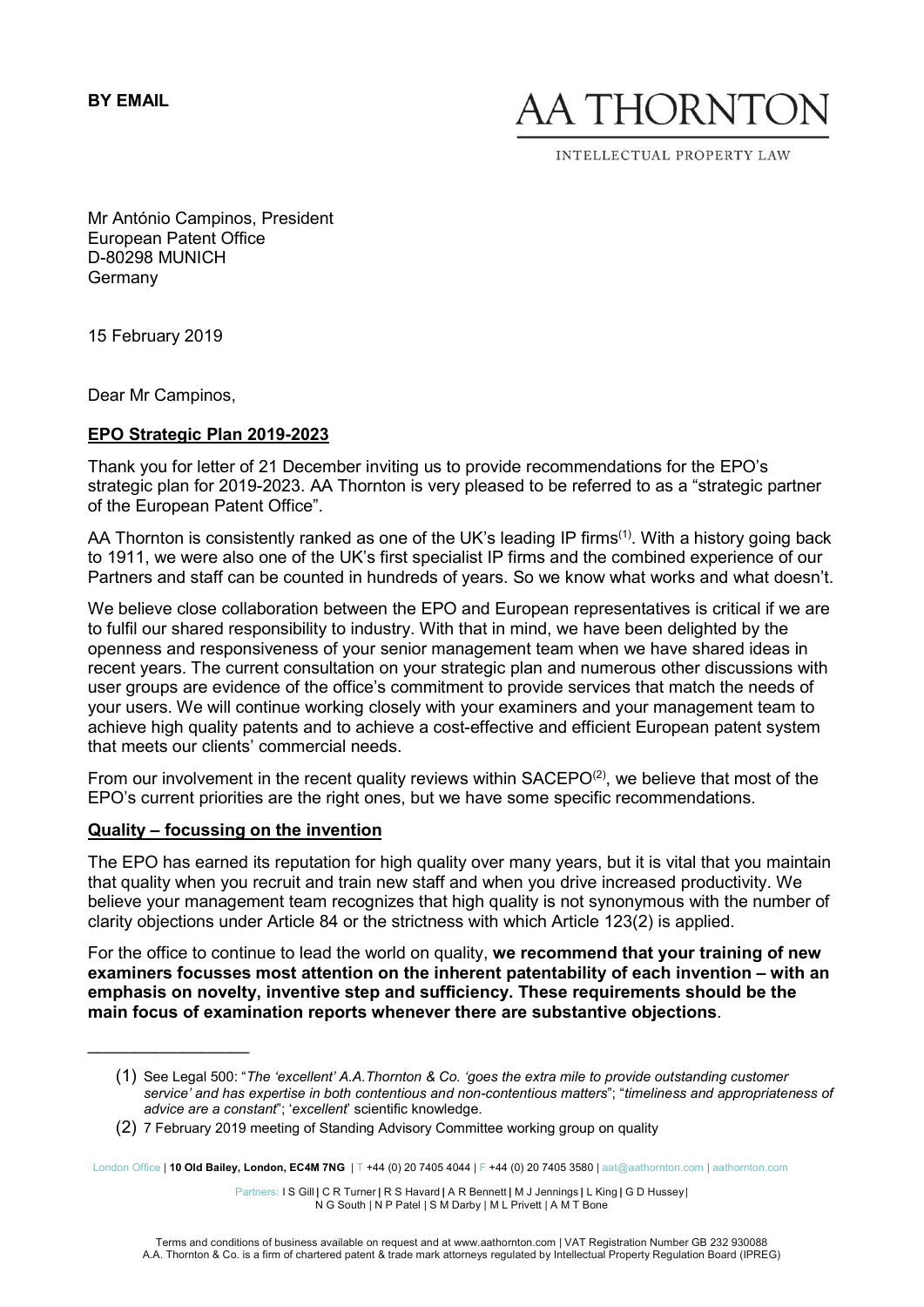Although the clarity of patent claims is important, industry and the international patent system is best served when the EPO focusses most of its attention on the main patentability criteria of Articles 52-57 and 83 EPC, and when your examiners work closely with applicants to grant patents with the full scope of protection that the applicant is entitled to. The EPO will not be followed by other patent offices if clarity and added matter assessments are very different from European courts and national patent offices around the world.

### Clarity and added matter should be assessed consistently by all Examining Divisions, and added matter should be assessed consistently by Examining and Opposition Divisions, with full consideration of the understanding of a person skilled in the art. Any requirements of specialist examining groups that are not set out in the EPO's Guidelines should be published, for transparency.

We believe EPO quality is closely associated with the clarity, consistency and thoroughness of EPO communications, which help us to accurately predict outcomes for applicants and opponents and third parties from an early stage. When these quality parameters are achieved, the EPO really does provide "Early Certainty" and leads the world on quality.

# Efficiency with quality – balancing timeliness & cost-effectiveness to meet industry needs

We applaud the EPO's efforts to improve timeliness in search and examination:

- We applaud the success of the Early Certainty from Search initiative, which has achieved its objective to deliver substantive search opinions within 5 months of EPO filing, such that EPO work products (and advice from European patent attorneys) are available early enough to guide important commercial decisions.
- We applaud the current focus on clearing the backlog of cases that have spent several years under examination. In view of the cost of cumulative renewal fees for pending applications, unpredictable long delays at the EPO have a massive impact on applicants' costs. We understand that this problem will be addressed by 2020.

However, we do not see a need for the EPO's examination process to be completed within a median period of only 12 months – a current EPO target. We believe this 12 month target should be dropped, because it is distorting examiner behaviours. Each patent application should be given the time that is needed to address its particular objections, and that will often require a second or a third examination report to be issued before an Examining Division can approve an application for grant and before the EPO should impose costs on an applicant by issuing a summons to oral proceedings.

On the other hand, we recommend that EPO Examining Divisions set themselves timeliness targets for responding to each written submission from an applicant; we believe this will improve customer service. As well as setting applicants response periods of 4 months (extendable to 6), we recommend that Examining Divisions set themselves similar 4-6 month timeliness targets for issuing the next official communication following an applicant's submissions. This will avoid proactive applicants suffering long delays and unnecessarily high cumulative renewal costs, without imposing the high cost of excessively-early summons to oral proceedings.

We were very pleased to hear that the EPO management team agrees with our recommendation to carry out checks before issuing a summons. Examiners should take account of E-III, 4 of the EPO's Guidelines for Examination and should check whether there are new objections (if so, do not issue a summons) and should check whether an applicant's efforts to progress towards grant can be supported most efficiently via the written procedure. Oral proceedings are an important and much valued part of the EPO's procedures, but they involve costs and critical decisions for applicants and they should not be used too early in the life of an application when the applicant has not had an opportunity to address the objections.